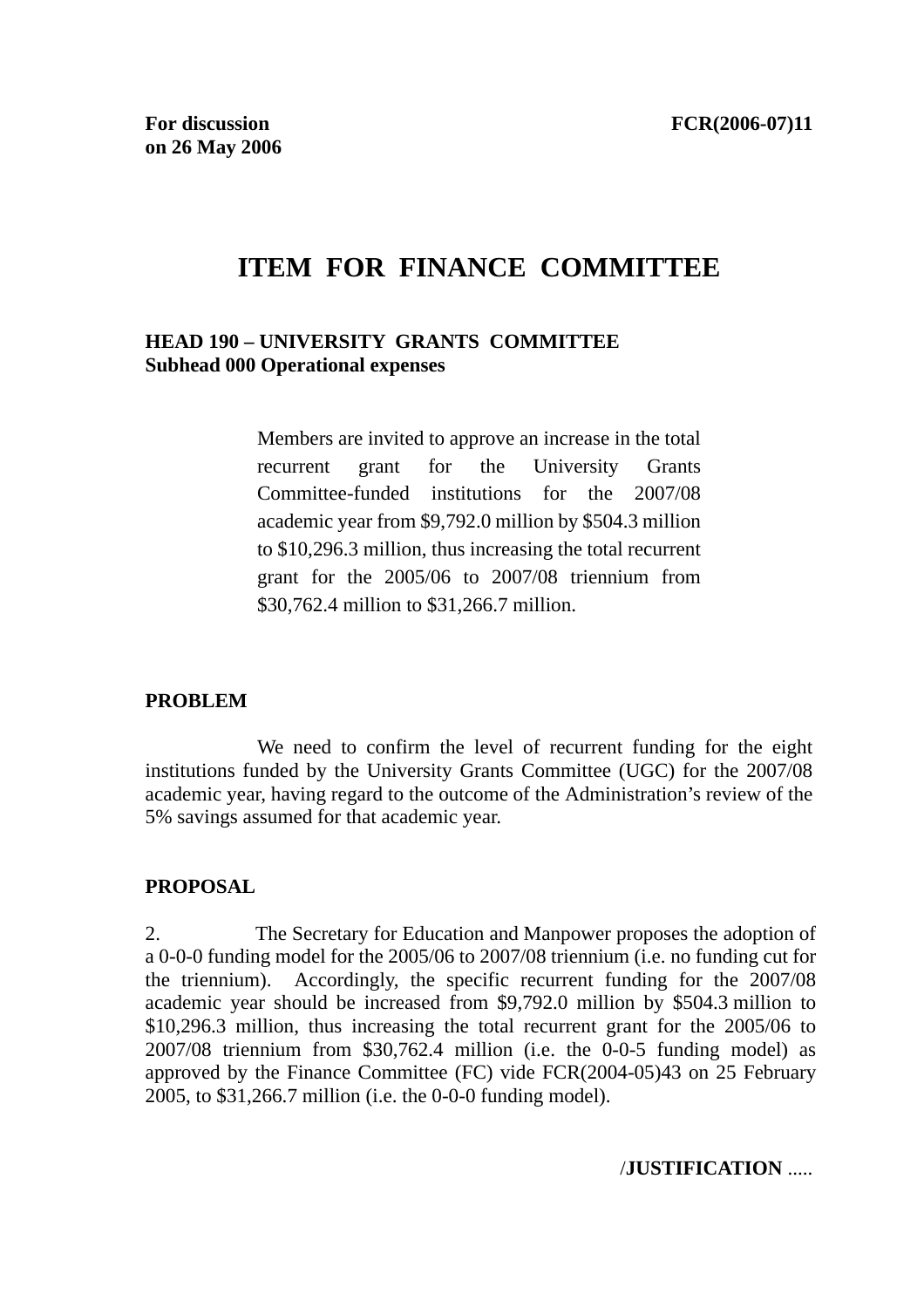#### **Level of recurrent funding for the 2007/08 academic year**

3. Recurrent funding requirements of the UGC-funded institutions are assessed having regard mainly to the indicative student number targets and the approved Academic Development Proposals of the institutions.

4. The level of recurrent grant for the UGC-funded institutions in the current 2005/06 to 2007/08 triennium was determined in end 2004/early 2005 against the background of an uncertain overall fiscal position and the economic outlook at that time. In line with the spirit of prudent financial management, and as approved by the FC vide FCR(2004-05)43 on 25 February 2005, the Administration had assumed, for planning purposes, that there would be 5% recurrent savings in the 2007/08 academic year. That was in accordance with the 0-0-X model as agreed by the Heads of Universities Committee's member institutions. The 0-0-5 funding arrangement meant that there would be no further reduction in recurrent grant for the purpose of efficiency savings in the first two years of the triennium, but funding would be reduced in the third year of the triennium by 5%. The Administration undertook to review before mid-2006 the 5% reduction assumed for the 2007/08 academic year, having regard to a number of factors including the economic outlook.

5. Having reviewed the situation, we now consider that there are economic as well as financial grounds for adopting a 0-0-0 model as recommended by the UGC (i.e. no funding cut for the 2007/08 academic year).

6. On the economic side, the current economic recovery of Hong Kong is more solid, compared with the situation in end 2004/early 2005 when we first considered the 0-0-5 funding model. In 2005, our economy expanded rapidly with real Gross Domestic Product (GDP) registering a growth of 7.3%. Hong Kong's economy is expected to achieve solid growth in 2006, with GDP forecast to increase by 4-5%. Furthermore, compared with a year ago, inflation is expected to turn moderately higher in the rest of the current triennium. The 0-0-0 funding model will provide additional resources to support the continued development of our higher education sector during an inflationary era. Furthermore, the capability and competitiveness of our human capital are the key attributes of Hong Kong's future success in an increasingly globalised world. Our additional investments in the higher education sector through the 0-0-0 funding model will provide the necessary resources for the UGC-funded institutions to expand their academic and research capacity, which will in turn enhance their capability for producing leaders for our society. This will strengthen Hong Kong's international competitiveness and benefit our long-term economic development.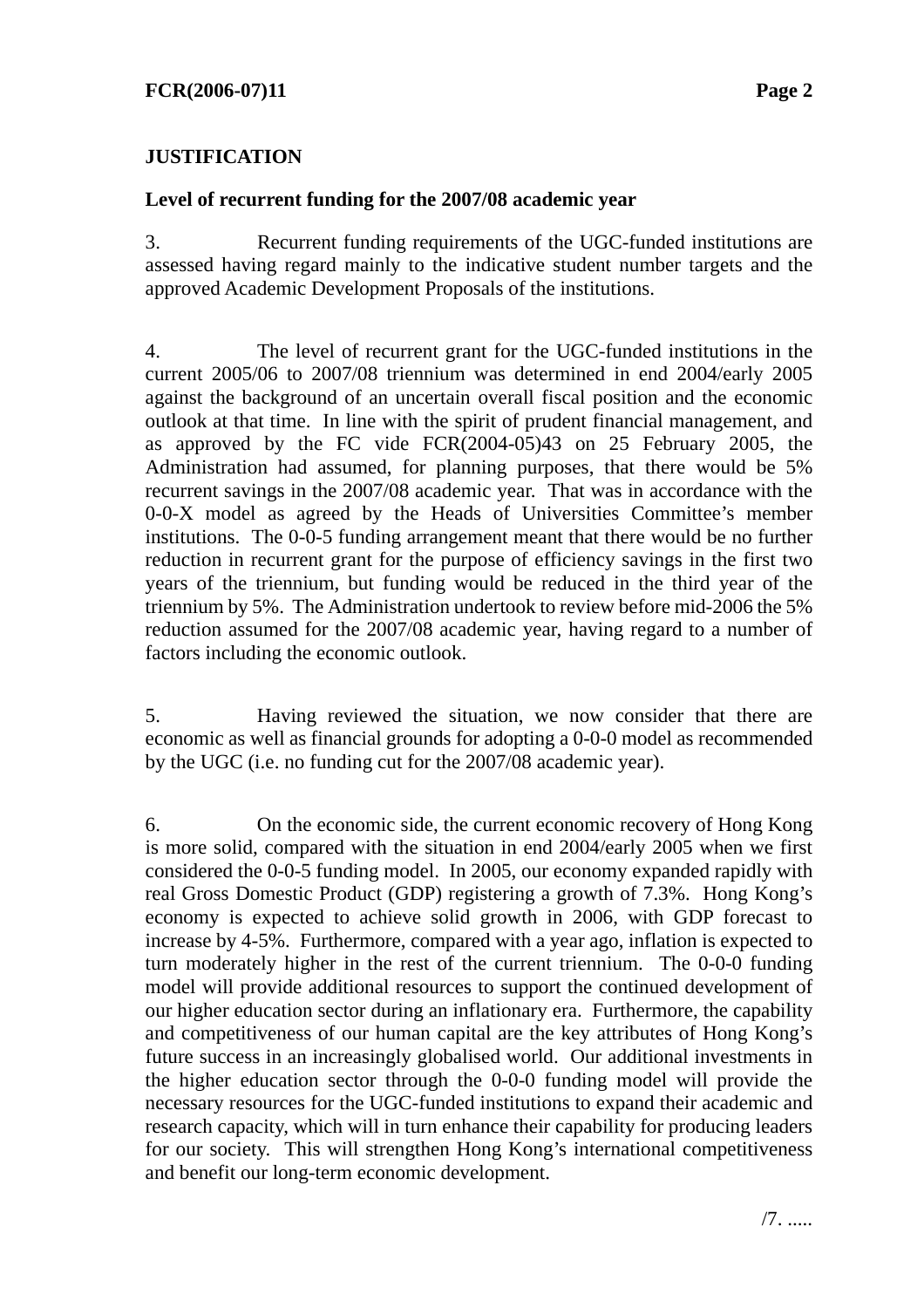7. On the financial side, we have also seen improvements in the Government's fiscal position. For the first time since 1997-98, both the Operating and the Consolidated Accounts (as from 2005-06) have recorded surplus.

8. Having regard to the above economic and fiscal factors and our long-standing commitment to investing in higher education, we recommend that the level of recurrent funding for the UGC-funded institutions should be maintained at the current level throughout the 2005/06 to 2007/08 triennium (i.e. the 0-0-0 model). This will provide the UGC sector with stable funding when it is preparing for the reform of the new academic structure for senior secondary and higher education.

#### **Cash Limit for the UGC-funded sector for the 2005/06 to 2007/08 triennium**

9. Under the 0-0-0 funding model, the recurrent grant for the 2007/08 academic year will be \$10,296.3 million. The revised total recurrent grants we recommend for the entire UGC-funded sector in the 2005/06 to 2007/08 triennium will be \$31,266.7 million, with the following indicative cash flow requirement –

| Academic year | \$ million |
|---------------|------------|
| 2005/06       | 10,537.0   |
| 2006/07       | 10,433.4   |
| 2007/08       | 10,296.3   |
| <b>Total</b>  | 31,266.7   |

The Cash Limit reflects –

- (a) necessary price adjustment to the UGC sector's current funding requirement in accordance with the established mechanism; and
- (b) necessary adjustments for year-on-year changes in student numbers during the 2005/06 to 2007/08 triennium.

10. In accordance with the established practices for assessing the triennial funding for the institutions, we have not taken into account the additional requirements for government funding to support the UGC Home Financing Scheme introduced in 1998 and refund of Government rents and rates. We will provide additional funding for the institutions to meet the costs of these items separately in the usual manner.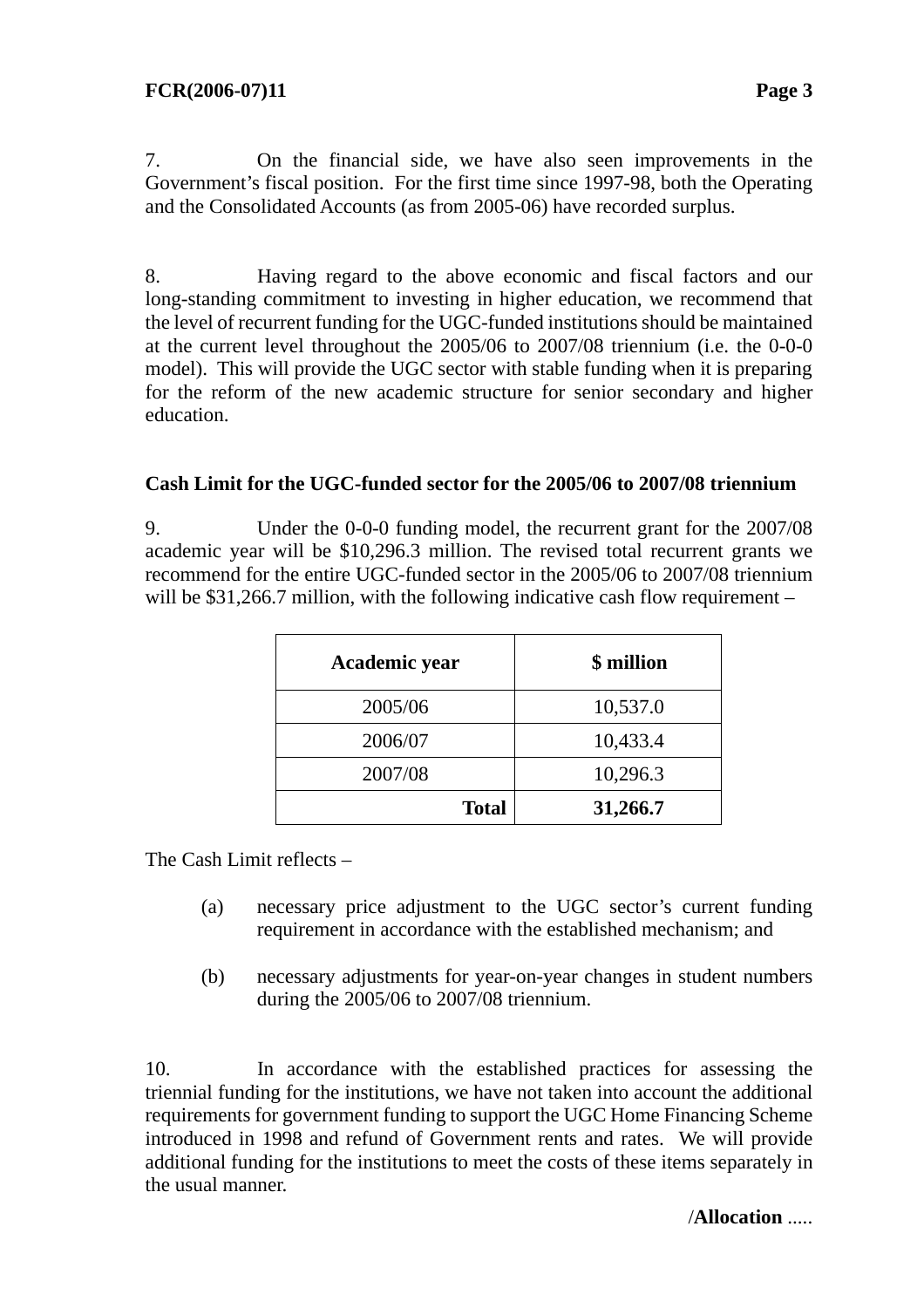## **Allocation of resources among the eight institutions**

11. Subject to Members' approval of our proposal to increase the total recurrent grant for the current triennium to \$31,266.7 million, the UGC will allocate the resources among the eight institutions in accordance with its established methodology for determining the levels of triennial recurrent grants to the individual institutions.

12. Under the 0-0-0 funding model, the UGC's plan for allocation of resources among the eight UGC-funded institutions in the 2005/06 to 2007/08 triennium is as follows –

|                                                                                | <b>Academic year (July to June)</b> |          |          |              |
|--------------------------------------------------------------------------------|-------------------------------------|----------|----------|--------------|
|                                                                                | 2005/06                             | 2006/07  | 2007/08  | <b>Total</b> |
|                                                                                | (in \$million)                      |          |          |              |
| City University of Hong Kong<br>(a)                                            | 1,294.7                             | 1,189.1  | 1,141.6  | 3,625.4      |
| Hong Kong Baptist University<br>(b)                                            | 555.9                               | 557.9    | 558.0    | 1,671.8      |
| Lingnan University<br>(c)                                                      | 196.7                               | 203.6    | 203.8    | 604.1        |
| The Chinese University of Hong Kong<br>(d)                                     | 2,178.0                             | 2,145.2  | 2,144.7  | 6,467.9      |
| The Hong Kong Institute of Education<br>(e)                                    | 536.1                               | 504.2    | 445.5    | 1,485.8      |
| The Hong Kong Polytechnic University<br>(f)                                    | 1,648.8                             | 1,595.6  | 1,559.3  | 4,803.7      |
| The Hong Kong University of Science and<br>(g)<br>Technology                   | 1,218.8                             | 1,207.1  | 1,189.9  | 3,615.8      |
| The University of Hong Kong<br>(h)                                             | 2,144.9                             | 2,059.8  | 2,030.0  | 6,234.7      |
| <b>Sub-total of Recurrent Grants for eight</b>                                 |                                     |          |          |              |
| institutions                                                                   | 9,773.9                             | 9,462.5  | 9,272.8  | 28,509.2     |
| <b>Earmarked Research Grants</b><br>Grants for Restructuring and Collaboration | 505.9                               | 605.9    | 605.9    | 1,717.7      |
| Activities                                                                     | 123.6                               | 132.5    | 158.8    | 414.9        |
| <b>Grants for Research Development Activities</b>                              | 123.6                               | 132.5    | 158.8    | 414.9        |
| <b>Central Allocation Vote</b>                                                 | 10.0                                | 100.0    | 100.0    | 210.0        |
| <b>Total Recurrent Grants to the UGC-funded</b>                                |                                     |          |          |              |
| institutions                                                                   | 10,537.0                            | 10,433.4 | 10,296.3 | 31,266.7     |

Note : When compared to the allocation originally planned by the UGC as set out in FCR(2004-05)43 on 25 February 2005, the table above reflects an increase in the Earmarked Research Grants by \$100 million in each of the academic year of 2006/07 and 2007/08 for the purpose of enhancing research activities. The increase is met by a corresponding reduction in the Grants for Restructuring and Collaboration Activities and Grants for Research Development Activities. Separately, the UGC will provide 127 and 254 additional senior year undergraduate places in the 2006/07 and 2007/08 academic years respectively (in addition to the 1 680 places to be created in each of the 2006/07 and 2007/08 academic years) using the savings arising from phasing out the institutions' publicly-funded taught postgraduate programmes.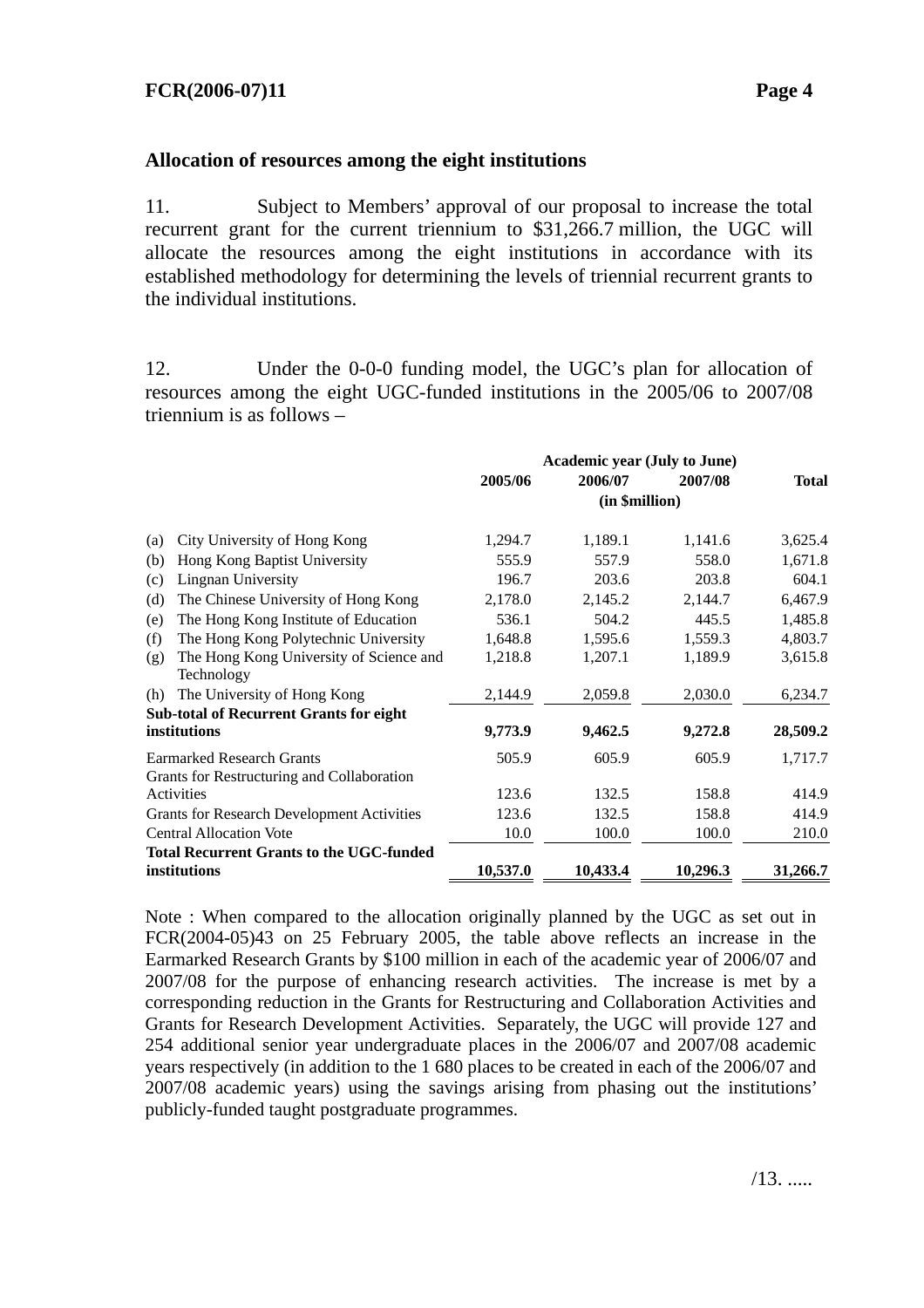13. In line with established practice, each institution may carry up to 20% of its recurrent grant allocated by the UGC during the last triennium (including the 2001/02 to 2003/04 triennium and the 2004/05 rollover year) to the 2005/06 to 2007/08 triennium as reserve.

# **FINANCIAL IMPLICATIONS**

14. The estimated total cost for implementing the recurrent funding recommendation (under the 0-0-0 funding model) for the UGC-funded institutions for the 2005/06 to 2007/08 triennium is \$31,266.7 million. The estimated cash flow, by financial year, is as follows –

| <b>Financial Year</b> | <b>Cash flow</b><br>$$$ million $)$ |
|-----------------------|-------------------------------------|
| $2005 - 06$           | 7,902.7                             |
| $2006 - 07$           | 10,459.4                            |
| $2007 - 08$           | 10,330.5                            |
| $2008 - 09$           | 2,574.1                             |
| <b>Total</b>          | 31,266.7                            |

The necessary provision for the 2006-07 financial year has been included in the 2006-07 Estimates. Subject to Members' agreement, we will include the necessary provision for the remaining years in the annual Estimates of the relevant financial years. In line with the normal arrangement governing triennium funding, the Cash Limit, once determined, will not be adjusted during the triennium except for adjustments to take into account changes in the indicative tuition fee levels (hence the assumed tuition fee income in the funding formula), new initiatives from the Government and civil service pay adjustment, if any.

15. The changes to the approved student number targets, including the increase in the number of senior year places as mentioned in the Note to the table in paragraph 12 above, may have consequential financial implications outside the recurrent funding recommendations of \$31,266.7 million, such as student financial assistance in the form of grants and loans, as well as capital subventions for construction of campus buildings and/or student hostels.